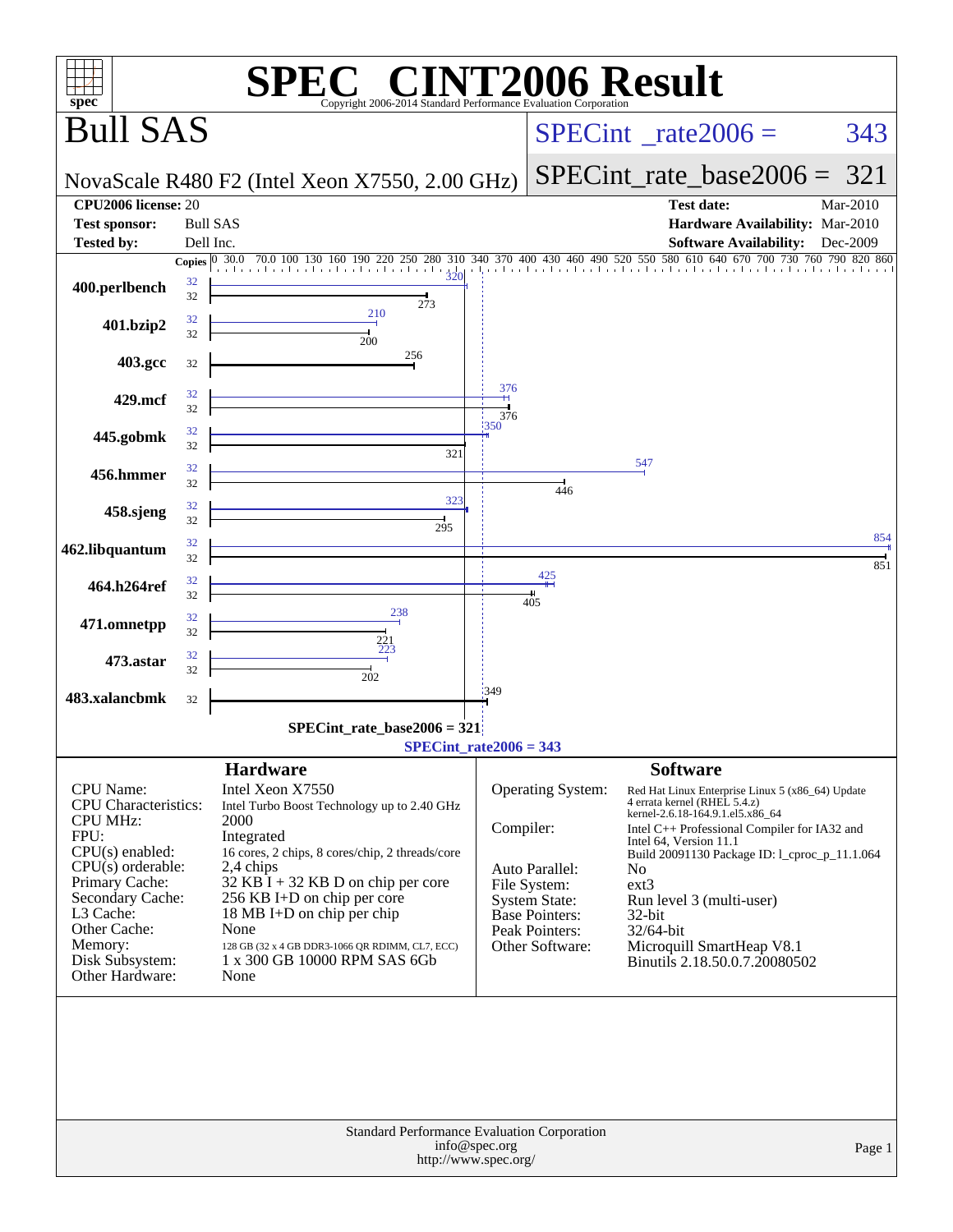

# **[SPEC CINT2006 Result](http://www.spec.org/auto/cpu2006/Docs/result-fields.html#SPECCINT2006Result)**

## Bull SAS

### SPECint rate $2006 = 343$

NovaScale R480 F2 (Intel Xeon X7550, 2.00 GHz)

[SPECint\\_rate\\_base2006 =](http://www.spec.org/auto/cpu2006/Docs/result-fields.html#SPECintratebase2006) 321

**[CPU2006 license:](http://www.spec.org/auto/cpu2006/Docs/result-fields.html#CPU2006license)** 20 **[Test date:](http://www.spec.org/auto/cpu2006/Docs/result-fields.html#Testdate)** Mar-2010

**[Test sponsor:](http://www.spec.org/auto/cpu2006/Docs/result-fields.html#Testsponsor)** Bull SAS **[Hardware Availability:](http://www.spec.org/auto/cpu2006/Docs/result-fields.html#HardwareAvailability)** Mar-2010 **[Tested by:](http://www.spec.org/auto/cpu2006/Docs/result-fields.html#Testedby)** Dell Inc. **[Software Availability:](http://www.spec.org/auto/cpu2006/Docs/result-fields.html#SoftwareAvailability)** Dec-2009

#### **[Results Table](http://www.spec.org/auto/cpu2006/Docs/result-fields.html#ResultsTable)**

|                  | <b>Base</b>                                                                                              |                |       |                |            |                |            |               | <b>Peak</b>    |              |                |              |                |              |  |
|------------------|----------------------------------------------------------------------------------------------------------|----------------|-------|----------------|------------|----------------|------------|---------------|----------------|--------------|----------------|--------------|----------------|--------------|--|
| <b>Benchmark</b> | <b>Copies</b>                                                                                            | <b>Seconds</b> | Ratio | <b>Seconds</b> | Ratio      | <b>Seconds</b> | Ratio      | <b>Copies</b> | <b>Seconds</b> | <b>Ratio</b> | <b>Seconds</b> | <b>Ratio</b> | <b>Seconds</b> | <b>Ratio</b> |  |
| 400.perlbench    | 32                                                                                                       | 1146           | 273   | 1143           | 273        | 1150           | 272        | 32            | 967            | 323          | 977            | 320          | 976            | <b>320</b>   |  |
| 401.bzip2        | 32                                                                                                       | 1554           | 199   | 1546           | <b>200</b> | 1545           | <b>200</b> | 32            | 1472           | 210          | 1472           | <b>210</b>   | 1473           | 210          |  |
| $403.\text{gcc}$ | 32                                                                                                       | 1001           | 257   | 1005           | 256        | 1005           | <b>256</b> | 32            | 1001           | 257          | 1005           | 256          | 1005           | 256          |  |
| $429$ .mcf       | 32                                                                                                       | 774            | 377   | 779            | 375        | 776            | 376        | 32            | 777            | 376          | 775            | 377          | 789            | 370          |  |
| $445$ .gobmk     | 32                                                                                                       | 1046           | 321   | 1046           | 321        | 1044           | 321        | 32            | 960            | 350          | 959            | 350          | 965            | 348          |  |
| 456.hmmer        | 32                                                                                                       | 670            | 446   | 669            | 446        | 669            | 447        | 32            | 546            | 547          | 546            | 547          | 546            | 547          |  |
| $458$ .sjeng     | 32                                                                                                       | 1315           | 294   | 1311           | 295        | 1314           | 295        | 32            | 1201           | 322          | 1195           | 324          | 1199           | <u>323</u>   |  |
| 462.libquantum   | 32                                                                                                       | 780            | 851   | 779            | 852        | 780            | 851        | 32            | 776            | 854          | 774            | 856          | 776            | 854          |  |
| 464.h264ref      | 32                                                                                                       | 1747           | 405   | 1754           | 404        | 1734           | 408        | 32            | 1636           | 433          | 1668           | 425          | 1677           | 422          |  |
| 471.omnetpp      | 32                                                                                                       | 906            | 221   | 905            | 221        | 908            | 220        | 32            | 839            | 238          | 840            | 238          | 838            | 239          |  |
| 473.astar        | 32                                                                                                       | 1113           | 202   | 1113           | 202        | 1113           | 202        | 32            | 1009           | 223          | 1008           | 223          | 1008           | 223          |  |
| 483.xalancbmk    | 32                                                                                                       | 635            | 348   | 633            | <b>349</b> | 632            | 349        | 32            | 635            | 348          | 633            | 349          | 632            | 349          |  |
|                  | Results appear in the order in which they were run. Bold underlined text indicates a median measurement. |                |       |                |            |                |            |               |                |              |                |              |                |              |  |

#### **[Submit Notes](http://www.spec.org/auto/cpu2006/Docs/result-fields.html#SubmitNotes)**

The config file option 'submit' was used. numactl was used to bind copies to the cores

### **[Operating System Notes](http://www.spec.org/auto/cpu2006/Docs/result-fields.html#OperatingSystemNotes)**

'ulimit -s unlimited' was used to set the stacksize to unlimited prior to run

#### **[Platform Notes](http://www.spec.org/auto/cpu2006/Docs/result-fields.html#PlatformNotes)**

 vm.zone\_reclaim\_mode = 1 in /etc/sysctl.conf file BIOS Settings: Power Management = Maximum Performance (Default = Active Power Controller)

#### **[General Notes](http://www.spec.org/auto/cpu2006/Docs/result-fields.html#GeneralNotes)**

 The Dell PowerEdge R910 and the Bull NovaScale R480 F2 models are electronically equivalent. The results have been measured on a Dell PowerEdge R910 model.

## **[Base Compiler Invocation](http://www.spec.org/auto/cpu2006/Docs/result-fields.html#BaseCompilerInvocation)**

[C benchmarks](http://www.spec.org/auto/cpu2006/Docs/result-fields.html#Cbenchmarks):

[icc -m32](http://www.spec.org/cpu2006/results/res2010q3/cpu2006-20100621-11919.flags.html#user_CCbase_intel_icc_32bit_5ff4a39e364c98233615fdd38438c6f2)

Continued on next page

Standard Performance Evaluation Corporation [info@spec.org](mailto:info@spec.org) <http://www.spec.org/>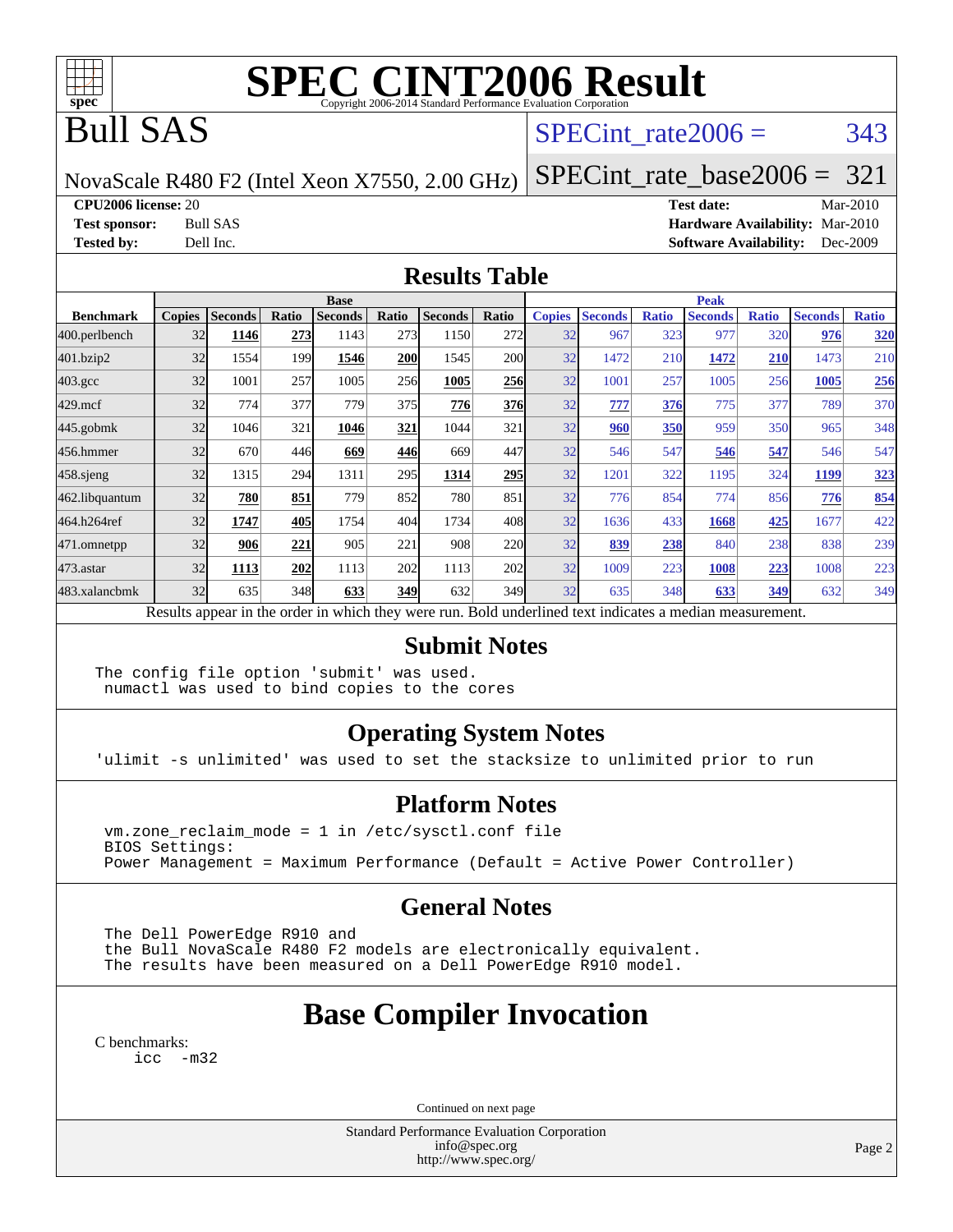| <b>SPEC CINT2006 Result</b><br>$spec^*$<br>Copyright 2006-2014 Standard Performance Evaluation Corporation                                                                                                                                                                    |                                                                                                            |  |  |  |  |  |  |
|-------------------------------------------------------------------------------------------------------------------------------------------------------------------------------------------------------------------------------------------------------------------------------|------------------------------------------------------------------------------------------------------------|--|--|--|--|--|--|
| <b>Bull SAS</b>                                                                                                                                                                                                                                                               | 343<br>SPECint rate $2006 =$                                                                               |  |  |  |  |  |  |
| NovaScale R480 F2 (Intel Xeon X7550, 2.00 GHz)                                                                                                                                                                                                                                | 321<br>$SPECint_rate_base2006 =$                                                                           |  |  |  |  |  |  |
| CPU2006 license: 20<br><b>Bull SAS</b><br><b>Test sponsor:</b><br>Dell Inc.<br><b>Tested by:</b>                                                                                                                                                                              | <b>Test date:</b><br>Mar-2010<br>Hardware Availability: Mar-2010<br><b>Software Availability:</b> Dec-2009 |  |  |  |  |  |  |
| <b>Base Compiler Invocation (Continued)</b><br>$C_{++}$ benchmarks:<br>icpc -m32                                                                                                                                                                                              |                                                                                                            |  |  |  |  |  |  |
| <b>Base Portability Flags</b><br>400.perlbench: - DSPEC_CPU_LINUX_IA32<br>462.libquantum: -DSPEC_CPU_LINUX<br>483.xalancbmk: -DSPEC_CPU_LINUX                                                                                                                                 |                                                                                                            |  |  |  |  |  |  |
| <b>Base Optimization Flags</b><br>C benchmarks:<br>-xSSE4.2 -ipo -03 -no-prec-div -static -opt-prefetch<br>$C_{++}$ benchmarks:<br>-xSSE4.2 -ipo -03 -no-prec-div -opt-prefetch -Wl,-z, muldefs<br>-L/home/cmplr/usr3/alrahate/cpu2006.1.1.ic11.1/libic11.1-32bit -lsmartheap |                                                                                                            |  |  |  |  |  |  |
| <b>Base Other Flags</b><br>C benchmarks:<br>403.gcc: -Dalloca=_alloca                                                                                                                                                                                                         |                                                                                                            |  |  |  |  |  |  |
| <b>Peak Compiler Invocation</b><br>C benchmarks (except as noted below):<br>icc<br>$-m32$<br>401.bzip2: icc -m64<br>456.hmmer: icc -m64<br>458.sjeng: icc -m64<br>462.libquantum: icc -m64<br>C++ benchmarks (except as noted below):                                         |                                                                                                            |  |  |  |  |  |  |

[icpc -m32](http://www.spec.org/cpu2006/results/res2010q3/cpu2006-20100621-11919.flags.html#user_CXXpeak_intel_icpc_32bit_4e5a5ef1a53fd332b3c49e69c3330699)

473.astar: [icpc -m64](http://www.spec.org/cpu2006/results/res2010q3/cpu2006-20100621-11919.flags.html#user_peakCXXLD473_astar_intel_icpc_64bit_fc66a5337ce925472a5c54ad6a0de310)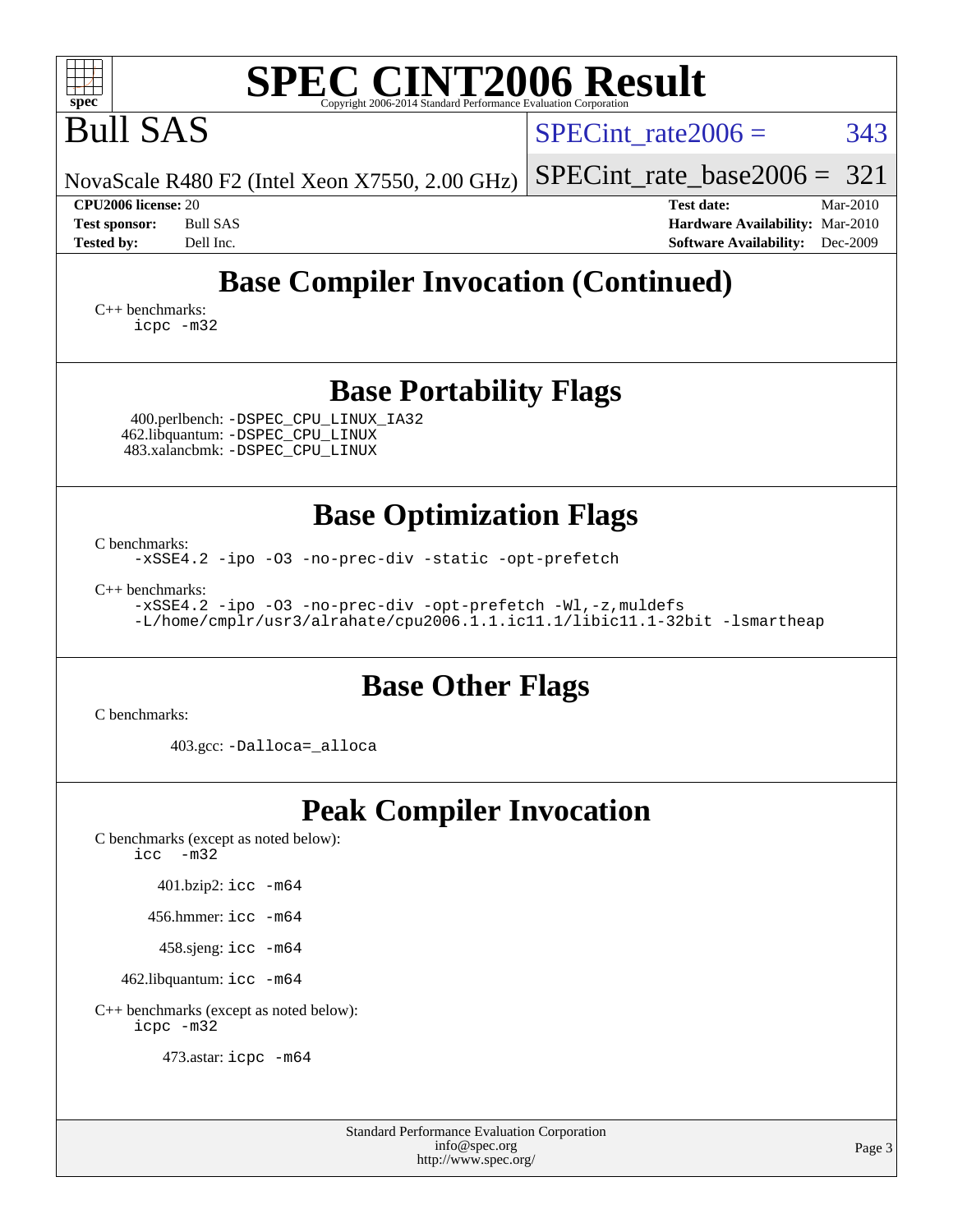

# **[SPEC CINT2006 Result](http://www.spec.org/auto/cpu2006/Docs/result-fields.html#SPECCINT2006Result)**

# Bull SAS

SPECint rate $2006 = 343$ 

NovaScale R480 F2 (Intel Xeon X7550, 2.00 GHz)

[SPECint\\_rate\\_base2006 =](http://www.spec.org/auto/cpu2006/Docs/result-fields.html#SPECintratebase2006)  $321$ 

**[CPU2006 license:](http://www.spec.org/auto/cpu2006/Docs/result-fields.html#CPU2006license)** 20 **[Test date:](http://www.spec.org/auto/cpu2006/Docs/result-fields.html#Testdate)** Mar-2010 **[Test sponsor:](http://www.spec.org/auto/cpu2006/Docs/result-fields.html#Testsponsor)** Bull SAS **[Hardware Availability:](http://www.spec.org/auto/cpu2006/Docs/result-fields.html#HardwareAvailability)** Mar-2010 **[Tested by:](http://www.spec.org/auto/cpu2006/Docs/result-fields.html#Testedby)** Dell Inc. **[Software Availability:](http://www.spec.org/auto/cpu2006/Docs/result-fields.html#SoftwareAvailability)** Dec-2009

### **[Peak Portability Flags](http://www.spec.org/auto/cpu2006/Docs/result-fields.html#PeakPortabilityFlags)**

 400.perlbench: [-DSPEC\\_CPU\\_LINUX\\_IA32](http://www.spec.org/cpu2006/results/res2010q3/cpu2006-20100621-11919.flags.html#b400.perlbench_peakCPORTABILITY_DSPEC_CPU_LINUX_IA32) 401.bzip2: [-DSPEC\\_CPU\\_LP64](http://www.spec.org/cpu2006/results/res2010q3/cpu2006-20100621-11919.flags.html#suite_peakCPORTABILITY401_bzip2_DSPEC_CPU_LP64) 456.hmmer: [-DSPEC\\_CPU\\_LP64](http://www.spec.org/cpu2006/results/res2010q3/cpu2006-20100621-11919.flags.html#suite_peakCPORTABILITY456_hmmer_DSPEC_CPU_LP64) 458.sjeng: [-DSPEC\\_CPU\\_LP64](http://www.spec.org/cpu2006/results/res2010q3/cpu2006-20100621-11919.flags.html#suite_peakCPORTABILITY458_sjeng_DSPEC_CPU_LP64) 462.libquantum: [-DSPEC\\_CPU\\_LP64](http://www.spec.org/cpu2006/results/res2010q3/cpu2006-20100621-11919.flags.html#suite_peakCPORTABILITY462_libquantum_DSPEC_CPU_LP64) [-DSPEC\\_CPU\\_LINUX](http://www.spec.org/cpu2006/results/res2010q3/cpu2006-20100621-11919.flags.html#b462.libquantum_peakCPORTABILITY_DSPEC_CPU_LINUX) 473.astar: [-DSPEC\\_CPU\\_LP64](http://www.spec.org/cpu2006/results/res2010q3/cpu2006-20100621-11919.flags.html#suite_peakCXXPORTABILITY473_astar_DSPEC_CPU_LP64) 483.xalancbmk: [-DSPEC\\_CPU\\_LINUX](http://www.spec.org/cpu2006/results/res2010q3/cpu2006-20100621-11919.flags.html#b483.xalancbmk_peakCXXPORTABILITY_DSPEC_CPU_LINUX)

## **[Peak Optimization Flags](http://www.spec.org/auto/cpu2006/Docs/result-fields.html#PeakOptimizationFlags)**

[C benchmarks](http://www.spec.org/auto/cpu2006/Docs/result-fields.html#Cbenchmarks):

 400.perlbench: [-xSSE4.2](http://www.spec.org/cpu2006/results/res2010q3/cpu2006-20100621-11919.flags.html#user_peakPASS2_CFLAGSPASS2_LDCFLAGS400_perlbench_f-xSSE42_f91528193cf0b216347adb8b939d4107)(pass 2) [-prof-gen](http://www.spec.org/cpu2006/results/res2010q3/cpu2006-20100621-11919.flags.html#user_peakPASS1_CFLAGSPASS1_LDCFLAGS400_perlbench_prof_gen_e43856698f6ca7b7e442dfd80e94a8fc)(pass 1) [-ipo](http://www.spec.org/cpu2006/results/res2010q3/cpu2006-20100621-11919.flags.html#user_peakPASS2_CFLAGSPASS2_LDCFLAGS400_perlbench_f-ipo)(pass 2) [-O3](http://www.spec.org/cpu2006/results/res2010q3/cpu2006-20100621-11919.flags.html#user_peakPASS2_CFLAGSPASS2_LDCFLAGS400_perlbench_f-O3)(pass 2) [-no-prec-div](http://www.spec.org/cpu2006/results/res2010q3/cpu2006-20100621-11919.flags.html#user_peakPASS2_CFLAGSPASS2_LDCFLAGS400_perlbench_f-no-prec-div)(pass 2) [-static](http://www.spec.org/cpu2006/results/res2010q3/cpu2006-20100621-11919.flags.html#user_peakPASS2_CFLAGSPASS2_LDCFLAGS400_perlbench_f-static)(pass 2) [-prof-use](http://www.spec.org/cpu2006/results/res2010q3/cpu2006-20100621-11919.flags.html#user_peakPASS2_CFLAGSPASS2_LDCFLAGS400_perlbench_prof_use_bccf7792157ff70d64e32fe3e1250b55)(pass 2) [-ansi-alias](http://www.spec.org/cpu2006/results/res2010q3/cpu2006-20100621-11919.flags.html#user_peakCOPTIMIZE400_perlbench_f-ansi-alias) 401.bzip2: [-xSSE4.2](http://www.spec.org/cpu2006/results/res2010q3/cpu2006-20100621-11919.flags.html#user_peakPASS2_CFLAGSPASS2_LDCFLAGS401_bzip2_f-xSSE42_f91528193cf0b216347adb8b939d4107)(pass 2) [-prof-gen](http://www.spec.org/cpu2006/results/res2010q3/cpu2006-20100621-11919.flags.html#user_peakPASS1_CFLAGSPASS1_LDCFLAGS401_bzip2_prof_gen_e43856698f6ca7b7e442dfd80e94a8fc)(pass 1) [-ipo](http://www.spec.org/cpu2006/results/res2010q3/cpu2006-20100621-11919.flags.html#user_peakPASS2_CFLAGSPASS2_LDCFLAGS401_bzip2_f-ipo)(pass 2) [-O3](http://www.spec.org/cpu2006/results/res2010q3/cpu2006-20100621-11919.flags.html#user_peakPASS2_CFLAGSPASS2_LDCFLAGS401_bzip2_f-O3)(pass 2) [-no-prec-div](http://www.spec.org/cpu2006/results/res2010q3/cpu2006-20100621-11919.flags.html#user_peakPASS2_CFLAGSPASS2_LDCFLAGS401_bzip2_f-no-prec-div)(pass 2) [-static](http://www.spec.org/cpu2006/results/res2010q3/cpu2006-20100621-11919.flags.html#user_peakPASS2_CFLAGSPASS2_LDCFLAGS401_bzip2_f-static)(pass 2) [-prof-use](http://www.spec.org/cpu2006/results/res2010q3/cpu2006-20100621-11919.flags.html#user_peakPASS2_CFLAGSPASS2_LDCFLAGS401_bzip2_prof_use_bccf7792157ff70d64e32fe3e1250b55)(pass 2) [-opt-prefetch](http://www.spec.org/cpu2006/results/res2010q3/cpu2006-20100621-11919.flags.html#user_peakCOPTIMIZE401_bzip2_f-opt-prefetch) [-ansi-alias](http://www.spec.org/cpu2006/results/res2010q3/cpu2006-20100621-11919.flags.html#user_peakCOPTIMIZE401_bzip2_f-ansi-alias) [-auto-ilp32](http://www.spec.org/cpu2006/results/res2010q3/cpu2006-20100621-11919.flags.html#user_peakCOPTIMIZE401_bzip2_f-auto-ilp32)  $403.\text{gcc: basepeak}$  = yes 429.mcf: [-xSSE4.2](http://www.spec.org/cpu2006/results/res2010q3/cpu2006-20100621-11919.flags.html#user_peakCOPTIMIZE429_mcf_f-xSSE42_f91528193cf0b216347adb8b939d4107) [-ipo](http://www.spec.org/cpu2006/results/res2010q3/cpu2006-20100621-11919.flags.html#user_peakCOPTIMIZE429_mcf_f-ipo) [-O3](http://www.spec.org/cpu2006/results/res2010q3/cpu2006-20100621-11919.flags.html#user_peakCOPTIMIZE429_mcf_f-O3) [-no-prec-div](http://www.spec.org/cpu2006/results/res2010q3/cpu2006-20100621-11919.flags.html#user_peakCOPTIMIZE429_mcf_f-no-prec-div) [-static](http://www.spec.org/cpu2006/results/res2010q3/cpu2006-20100621-11919.flags.html#user_peakCOPTIMIZE429_mcf_f-static) [-opt-prefetch](http://www.spec.org/cpu2006/results/res2010q3/cpu2006-20100621-11919.flags.html#user_peakCOPTIMIZE429_mcf_f-opt-prefetch) 445.gobmk: [-xSSE4.2](http://www.spec.org/cpu2006/results/res2010q3/cpu2006-20100621-11919.flags.html#user_peakPASS2_CFLAGSPASS2_LDCFLAGS445_gobmk_f-xSSE42_f91528193cf0b216347adb8b939d4107)(pass 2) [-prof-gen](http://www.spec.org/cpu2006/results/res2010q3/cpu2006-20100621-11919.flags.html#user_peakPASS1_CFLAGSPASS1_LDCFLAGS445_gobmk_prof_gen_e43856698f6ca7b7e442dfd80e94a8fc)(pass 1) [-prof-use](http://www.spec.org/cpu2006/results/res2010q3/cpu2006-20100621-11919.flags.html#user_peakPASS2_CFLAGSPASS2_LDCFLAGS445_gobmk_prof_use_bccf7792157ff70d64e32fe3e1250b55)(pass 2) [-O2](http://www.spec.org/cpu2006/results/res2010q3/cpu2006-20100621-11919.flags.html#user_peakCOPTIMIZE445_gobmk_f-O2) [-ipo](http://www.spec.org/cpu2006/results/res2010q3/cpu2006-20100621-11919.flags.html#user_peakCOPTIMIZE445_gobmk_f-ipo) [-no-prec-div](http://www.spec.org/cpu2006/results/res2010q3/cpu2006-20100621-11919.flags.html#user_peakCOPTIMIZE445_gobmk_f-no-prec-div) [-ansi-alias](http://www.spec.org/cpu2006/results/res2010q3/cpu2006-20100621-11919.flags.html#user_peakCOPTIMIZE445_gobmk_f-ansi-alias) 456.hmmer: [-xSSE4.2](http://www.spec.org/cpu2006/results/res2010q3/cpu2006-20100621-11919.flags.html#user_peakCOPTIMIZE456_hmmer_f-xSSE42_f91528193cf0b216347adb8b939d4107) [-ipo](http://www.spec.org/cpu2006/results/res2010q3/cpu2006-20100621-11919.flags.html#user_peakCOPTIMIZE456_hmmer_f-ipo) [-O3](http://www.spec.org/cpu2006/results/res2010q3/cpu2006-20100621-11919.flags.html#user_peakCOPTIMIZE456_hmmer_f-O3) [-no-prec-div](http://www.spec.org/cpu2006/results/res2010q3/cpu2006-20100621-11919.flags.html#user_peakCOPTIMIZE456_hmmer_f-no-prec-div) [-static](http://www.spec.org/cpu2006/results/res2010q3/cpu2006-20100621-11919.flags.html#user_peakCOPTIMIZE456_hmmer_f-static) [-unroll2](http://www.spec.org/cpu2006/results/res2010q3/cpu2006-20100621-11919.flags.html#user_peakCOPTIMIZE456_hmmer_f-unroll_784dae83bebfb236979b41d2422d7ec2) [-ansi-alias](http://www.spec.org/cpu2006/results/res2010q3/cpu2006-20100621-11919.flags.html#user_peakCOPTIMIZE456_hmmer_f-ansi-alias) [-auto-ilp32](http://www.spec.org/cpu2006/results/res2010q3/cpu2006-20100621-11919.flags.html#user_peakCOPTIMIZE456_hmmer_f-auto-ilp32) 458.sjeng: [-xSSE4.2](http://www.spec.org/cpu2006/results/res2010q3/cpu2006-20100621-11919.flags.html#user_peakPASS2_CFLAGSPASS2_LDCFLAGS458_sjeng_f-xSSE42_f91528193cf0b216347adb8b939d4107)(pass 2) [-prof-gen](http://www.spec.org/cpu2006/results/res2010q3/cpu2006-20100621-11919.flags.html#user_peakPASS1_CFLAGSPASS1_LDCFLAGS458_sjeng_prof_gen_e43856698f6ca7b7e442dfd80e94a8fc)(pass 1) [-ipo](http://www.spec.org/cpu2006/results/res2010q3/cpu2006-20100621-11919.flags.html#user_peakPASS2_CFLAGSPASS2_LDCFLAGS458_sjeng_f-ipo)(pass 2) [-O3](http://www.spec.org/cpu2006/results/res2010q3/cpu2006-20100621-11919.flags.html#user_peakPASS2_CFLAGSPASS2_LDCFLAGS458_sjeng_f-O3)(pass 2) [-no-prec-div](http://www.spec.org/cpu2006/results/res2010q3/cpu2006-20100621-11919.flags.html#user_peakPASS2_CFLAGSPASS2_LDCFLAGS458_sjeng_f-no-prec-div)(pass 2) [-static](http://www.spec.org/cpu2006/results/res2010q3/cpu2006-20100621-11919.flags.html#user_peakPASS2_CFLAGSPASS2_LDCFLAGS458_sjeng_f-static)(pass 2) [-prof-use](http://www.spec.org/cpu2006/results/res2010q3/cpu2006-20100621-11919.flags.html#user_peakPASS2_CFLAGSPASS2_LDCFLAGS458_sjeng_prof_use_bccf7792157ff70d64e32fe3e1250b55)(pass 2) [-unroll4](http://www.spec.org/cpu2006/results/res2010q3/cpu2006-20100621-11919.flags.html#user_peakCOPTIMIZE458_sjeng_f-unroll_4e5e4ed65b7fd20bdcd365bec371b81f) [-auto-ilp32](http://www.spec.org/cpu2006/results/res2010q3/cpu2006-20100621-11919.flags.html#user_peakCOPTIMIZE458_sjeng_f-auto-ilp32) 462.libquantum: [-xSSE4.2](http://www.spec.org/cpu2006/results/res2010q3/cpu2006-20100621-11919.flags.html#user_peakCOPTIMIZE462_libquantum_f-xSSE42_f91528193cf0b216347adb8b939d4107) [-ipo](http://www.spec.org/cpu2006/results/res2010q3/cpu2006-20100621-11919.flags.html#user_peakCOPTIMIZE462_libquantum_f-ipo) [-O3](http://www.spec.org/cpu2006/results/res2010q3/cpu2006-20100621-11919.flags.html#user_peakCOPTIMIZE462_libquantum_f-O3) [-no-prec-div](http://www.spec.org/cpu2006/results/res2010q3/cpu2006-20100621-11919.flags.html#user_peakCOPTIMIZE462_libquantum_f-no-prec-div) [-static](http://www.spec.org/cpu2006/results/res2010q3/cpu2006-20100621-11919.flags.html#user_peakCOPTIMIZE462_libquantum_f-static) [-auto-ilp32](http://www.spec.org/cpu2006/results/res2010q3/cpu2006-20100621-11919.flags.html#user_peakCOPTIMIZE462_libquantum_f-auto-ilp32) [-opt-prefetch](http://www.spec.org/cpu2006/results/res2010q3/cpu2006-20100621-11919.flags.html#user_peakCOPTIMIZE462_libquantum_f-opt-prefetch) 464.h264ref: [-xSSE4.2](http://www.spec.org/cpu2006/results/res2010q3/cpu2006-20100621-11919.flags.html#user_peakPASS2_CFLAGSPASS2_LDCFLAGS464_h264ref_f-xSSE42_f91528193cf0b216347adb8b939d4107)(pass 2) [-prof-gen](http://www.spec.org/cpu2006/results/res2010q3/cpu2006-20100621-11919.flags.html#user_peakPASS1_CFLAGSPASS1_LDCFLAGS464_h264ref_prof_gen_e43856698f6ca7b7e442dfd80e94a8fc)(pass 1) [-ipo](http://www.spec.org/cpu2006/results/res2010q3/cpu2006-20100621-11919.flags.html#user_peakPASS2_CFLAGSPASS2_LDCFLAGS464_h264ref_f-ipo)(pass 2) [-O3](http://www.spec.org/cpu2006/results/res2010q3/cpu2006-20100621-11919.flags.html#user_peakPASS2_CFLAGSPASS2_LDCFLAGS464_h264ref_f-O3)(pass 2) [-no-prec-div](http://www.spec.org/cpu2006/results/res2010q3/cpu2006-20100621-11919.flags.html#user_peakPASS2_CFLAGSPASS2_LDCFLAGS464_h264ref_f-no-prec-div)(pass 2) [-static](http://www.spec.org/cpu2006/results/res2010q3/cpu2006-20100621-11919.flags.html#user_peakPASS2_CFLAGSPASS2_LDCFLAGS464_h264ref_f-static)(pass 2) [-prof-use](http://www.spec.org/cpu2006/results/res2010q3/cpu2006-20100621-11919.flags.html#user_peakPASS2_CFLAGSPASS2_LDCFLAGS464_h264ref_prof_use_bccf7792157ff70d64e32fe3e1250b55)(pass 2) [-unroll2](http://www.spec.org/cpu2006/results/res2010q3/cpu2006-20100621-11919.flags.html#user_peakCOPTIMIZE464_h264ref_f-unroll_784dae83bebfb236979b41d2422d7ec2) [-ansi-alias](http://www.spec.org/cpu2006/results/res2010q3/cpu2006-20100621-11919.flags.html#user_peakCOPTIMIZE464_h264ref_f-ansi-alias) [C++ benchmarks:](http://www.spec.org/auto/cpu2006/Docs/result-fields.html#CXXbenchmarks) 471.omnetpp: [-xSSE4.2](http://www.spec.org/cpu2006/results/res2010q3/cpu2006-20100621-11919.flags.html#user_peakPASS2_CXXFLAGSPASS2_LDCXXFLAGS471_omnetpp_f-xSSE42_f91528193cf0b216347adb8b939d4107)(pass 2) [-prof-gen](http://www.spec.org/cpu2006/results/res2010q3/cpu2006-20100621-11919.flags.html#user_peakPASS1_CXXFLAGSPASS1_LDCXXFLAGS471_omnetpp_prof_gen_e43856698f6ca7b7e442dfd80e94a8fc)(pass 1) [-ipo](http://www.spec.org/cpu2006/results/res2010q3/cpu2006-20100621-11919.flags.html#user_peakPASS2_CXXFLAGSPASS2_LDCXXFLAGS471_omnetpp_f-ipo)(pass 2) [-O3](http://www.spec.org/cpu2006/results/res2010q3/cpu2006-20100621-11919.flags.html#user_peakPASS2_CXXFLAGSPASS2_LDCXXFLAGS471_omnetpp_f-O3)(pass 2) [-no-prec-div](http://www.spec.org/cpu2006/results/res2010q3/cpu2006-20100621-11919.flags.html#user_peakPASS2_CXXFLAGSPASS2_LDCXXFLAGS471_omnetpp_f-no-prec-div)(pass 2) [-prof-use](http://www.spec.org/cpu2006/results/res2010q3/cpu2006-20100621-11919.flags.html#user_peakPASS2_CXXFLAGSPASS2_LDCXXFLAGS471_omnetpp_prof_use_bccf7792157ff70d64e32fe3e1250b55)(pass 2) [-ansi-alias](http://www.spec.org/cpu2006/results/res2010q3/cpu2006-20100621-11919.flags.html#user_peakCXXOPTIMIZE471_omnetpp_f-ansi-alias) [-opt-ra-region-strategy=block](http://www.spec.org/cpu2006/results/res2010q3/cpu2006-20100621-11919.flags.html#user_peakCXXOPTIMIZE471_omnetpp_f-opt-ra-region-strategy-block_a0a37c372d03933b2a18d4af463c1f69) [-Wl,-z,muldefs](http://www.spec.org/cpu2006/results/res2010q3/cpu2006-20100621-11919.flags.html#user_peakEXTRA_LDFLAGS471_omnetpp_link_force_multiple1_74079c344b956b9658436fd1b6dd3a8a) [-L/home/cmplr/usr3/alrahate/cpu2006.1.1.ic11.1/libic11.1-32bit -lsmartheap](http://www.spec.org/cpu2006/results/res2010q3/cpu2006-20100621-11919.flags.html#user_peakEXTRA_LIBS471_omnetpp_SmartHeap_d86dffe4a79b79ef8890d5cce17030c3) Continued on next page

Standard Performance Evaluation Corporation [info@spec.org](mailto:info@spec.org) <http://www.spec.org/>